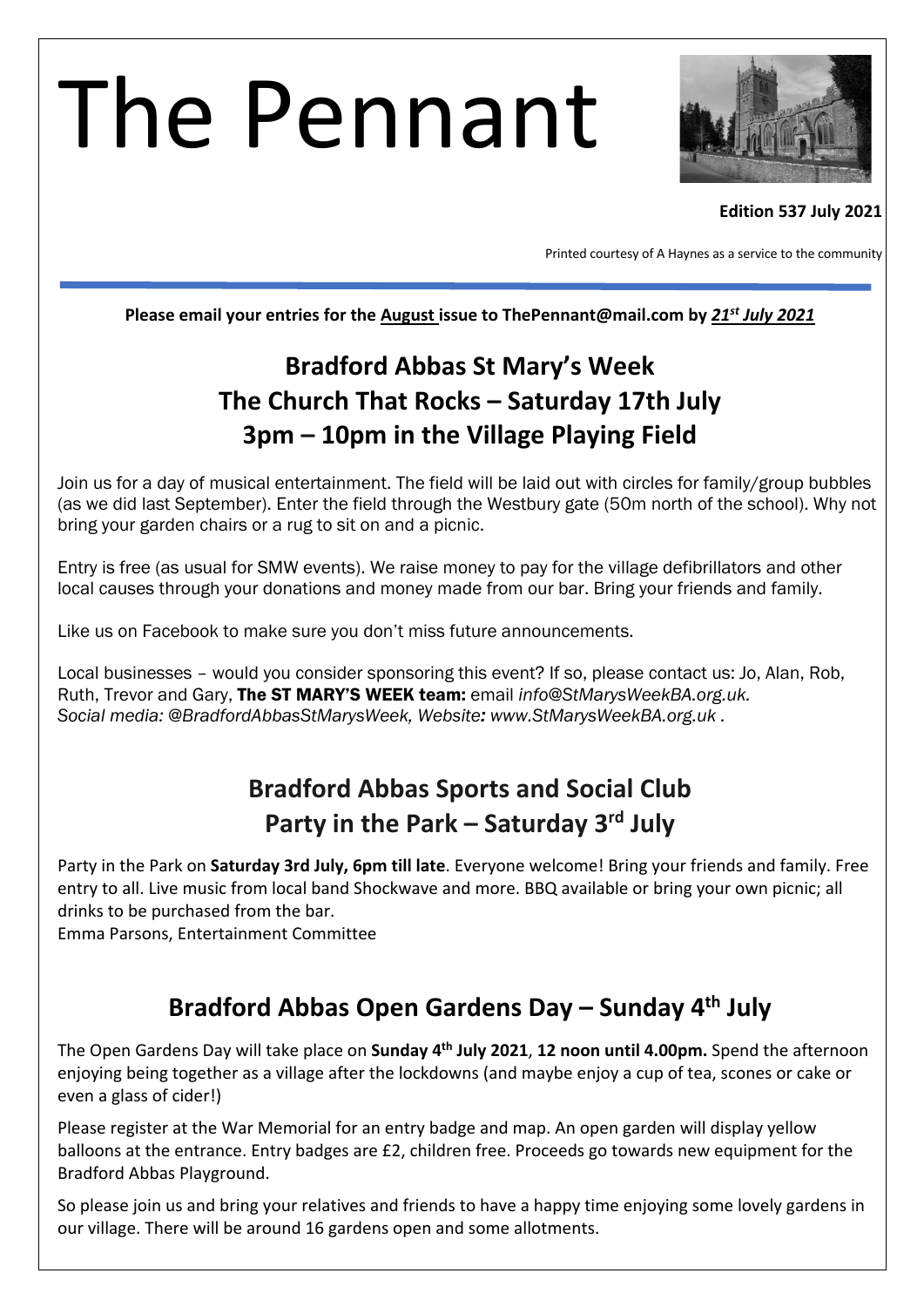# **Bradford Abbas Parish Council News**

**Annual Parish Meeting**: Please join the Parish Council on Tuesday **6th July at 7:30pm** in the Village Hall. Any member of the Parish electorate may raise for discussion any matter of local concern or interest. This meeting will be held in line with restrictions and public health advice in place at that time.

**The Post Office** is open on Tuesday afternoons from 13:00 to 15:00.

# **Yeovil Railway Centre** at **Yeovil Junction**

We are hoping to launch our Peckett 0-4-0 *Pectin* in its smart red livery back into service this month after a protracted boiler overhaul. Work is proceeding with its reassembly but there is still the steam testing to come. July 18<sup>th</sup> has been pencilled in for the relaunch...

**Sunday 4th July**: Steam Train Day with our Andrew Barclay 0-4-0 steam engine *Lord Fisher,* also the miniature railway will be operating and the model railway will be open.

**Friday 9th July**: Main Line Steam with Merchant Navy 35018 *British India Line* "End of Southern Steam tour" - always check before travelling!

**Sunday 18th July**: Steam Train Day with model railway and miniature railway.

**Tuesday 27th July**: Diesel Tuesdays run through until the end of August, including the model and miniature railways.

The Shop is open every Sunday morning 10am to noon, and new for this season, the café will be open on Sundays 10am to 2pm until the end of September for light refreshments, open longer during planned events.

Please follow the latest government Covid guidelines.

Further information at *www.yeovilrailway.freeservers.com* and on our Facebook page.

## **Bradford Abbas Social Club – Happy Hour**

\*Happy hour is Every Hour! Every Sunday, 12.00 noon – 5.00 pm.\* All beers, wines and spirits £3. Soft drinks and snacks available. Bring all the family and enjoy the beer garden with extra outdoor seating and, of course, those views!

## **Telephone Box News**

Crime month is well underway and proving to be very popular indeed! We have lots of thrilling books to enjoy.

To coincide with Open Gardens we will have gardening and cookery books. Any such books that you can donate would be very much appreciated – please leave them in the telephone box. Thank you.

The planting is nearly completed at the top of Churchwell Street. Thanks are due for all the support and donations to enable this to happen and also to the kind people who have left plants by the telephone box for others to take and grow on.

The Telephone Box Team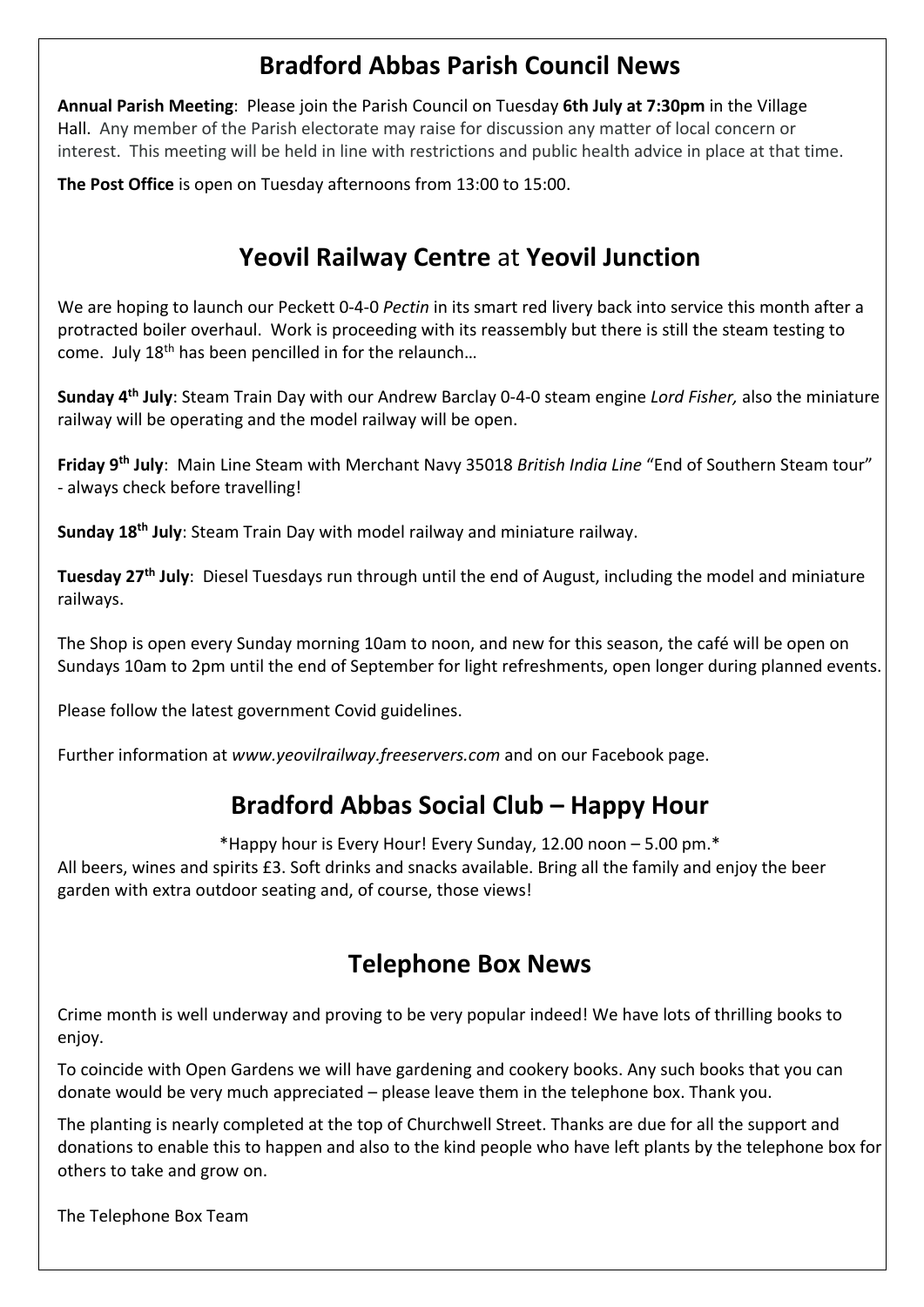# **Olive Cawte**

Thank you to members of the Bradford Abbas W.I. for their card and kind words of comfort, also to those that were able to attend the service. Also thank you to our wonderful neighbours in Manor Close. Harold Cawte

# **Sherborne Bradford Abbas Camera Club**

We are currently in our quiet season, though holding a monthly photoshoot, the July date for this and the venue are still to be advised. A virtual on-line exhibition of members' work is planned for the autumn, more details to follow

The new programme for 2021/22 commences in September and will be held remotely by Zoom until Christmas, when we will decide whether it is safe to return to the Village Hall and meet real live members!

If you would like to join our club or just want to see what we do, simply turn up to one of our meetings. If the event is held on zoom you will be able to request the joining URL at *sbaclub@yahoo.com*

As usual further information can be found on our website *sbacameraclub.co.uk* .

# **Tuesday Market at the Playing Field**

Come along to the market in the Playing Field held every Tuesday, 2.30 – 3.00 pm. Stalls include:-

- Something Else Fishy
- Nick's Fruit and Veg
- Caitlin's Deli
- Orchards Sweet Treats
- Top Edge knife sharpening
- Channel Island Meat

Every stall has contactless payment option and will take cash. They all have hand sanitiser for both their own and customer use. Between the stalls we have a good selection of everyday favourites, essential items and of course a few treats on the way round. We attend 19 different pop-up markets around the local area, all of which have and continue to be very well supported by the locals.

Any further questions or information regarding the market please message or call me 07771 831832. Nick Else

### **The Rose and Crown**

We are open at the following times:

- Thursdays and Fridays 12 noon until 2.30pm, food served from 12 until 1.45pm, and evenings 5.30pm until 11pm, food served 6pm until 8.30pm.
- Saturdays open 12 noon until 11pm, food served 12 until 1.45pm and 6pm until 8 30pm.

Please phone 01935 474506 to book a table. Facemasks must be worn on entry until seated at your table.

We are still doing pizza and chips to eat in or take away for £7.00. We will continue with deliveries until we can open up fully. Every customer will receive a draw ticket to be put in the draw at the end of the month. The prize will be a voucher for food and drink.

**Lunchtime Loyalty Card** – Buy five lunchtime meals and receive the sixth one on us! Collect stamps by purchasing any meals from the main menu between 1.00 – 2.00 pm on Thursdays, Fridays or Saturdays. (Please note, this offer does not apply to basket meals, bar snacks, sides or meals chosen from the Lite Bites or Children's Menu.)